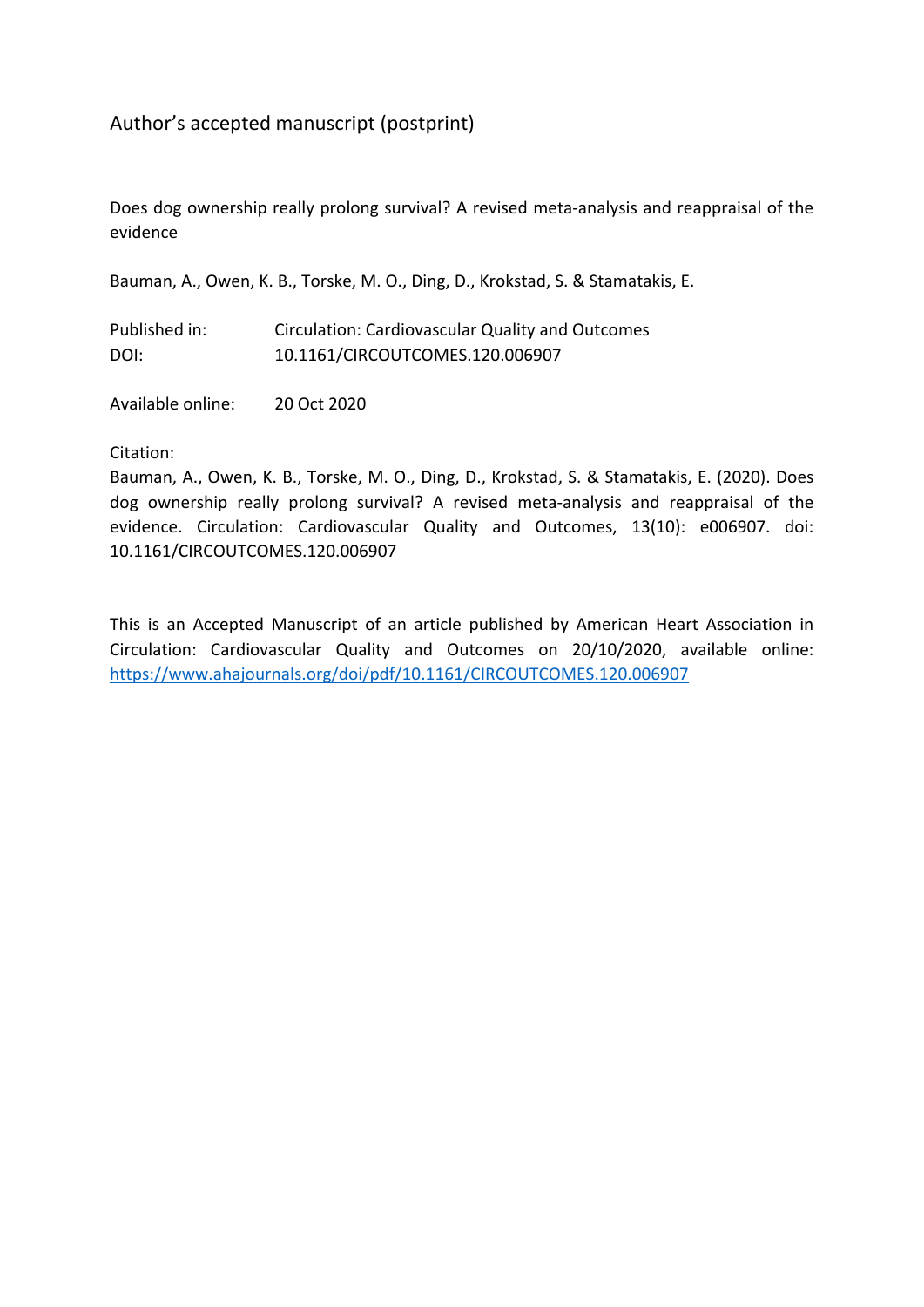Title page

# **COMMENTARY: Does Dog ownership really prolong survival? a revised meta-analysis and re-appraisal of the evidence**

 

 Adrian Bauman\* PhD 1,2 Katherine B Owen PhD 2 , Magnhild Oust Torske PhD 3, Ding Ding PhD 1 , Steinar Krokstad MD 2 , Emmanuel Stamatakis PhD 1, 4

- 1 School of Public Health and Charles Perkins Centre, Building D17, Sydney University, Australia 2006
- 2 HUNT Research Center, Norwegian University of Science and Technology, Trondheim, Norway
- 3 Faculty of Biosciences and Aquaculture, Nord University, Steinkjer, Norway
- 4 School of Health Sciences, Faculty of Medicine and Health, Building D17, Sydney University, Australia 2006
- 
- 

 \*Corresponding author: Adrian Bauman, Level 6, Charles Perkins Centre D17, Sydney University NSW Australia 2006 Email: [adrian.bauman@sydney.edu.au](mailto:adrian.bauman@sydney.edu.au) Phone +61 286271851 Orcid: 0000-0002- 0369-4621

- 
- 

26 Many households own a dog, and dog owners are more likely to walk and to meet physical activity 27 guidelines, compared to non-dog owners  $1,2$ . Other benefits, usually reported in cross-sectional studies, 28 include improved mental wellbeing and reduced cardiovascular risk factors<sup>3</sup>. The evidence on dog ownership to date was summarized by the American Heart Association (2013) as "*probably having some causal role…. in reducing cardiovascular risk*".<sup>4</sup>

 In October 2019, Kramer and colleagues published a meta-analysis examining dog ownership and survival using 9 prospective epidemiological studies<sup>5</sup>. This meta-analysis reported a 24% decreased risk of all-cause mortality amongst dog owners compared to non-dog owners. The protective effect was even stronger for the three studies that specifically looked at the risk of cardiovascular events amongst dog 36 owners <sup>5</sup>. The paper was supported by an Editorial that outlined potential prevention mechanisms of dog ownership mediated through increased physical activity, and effects on stress and blood pressure  $\frac{1}{2}$  reduction <sup>3</sup>.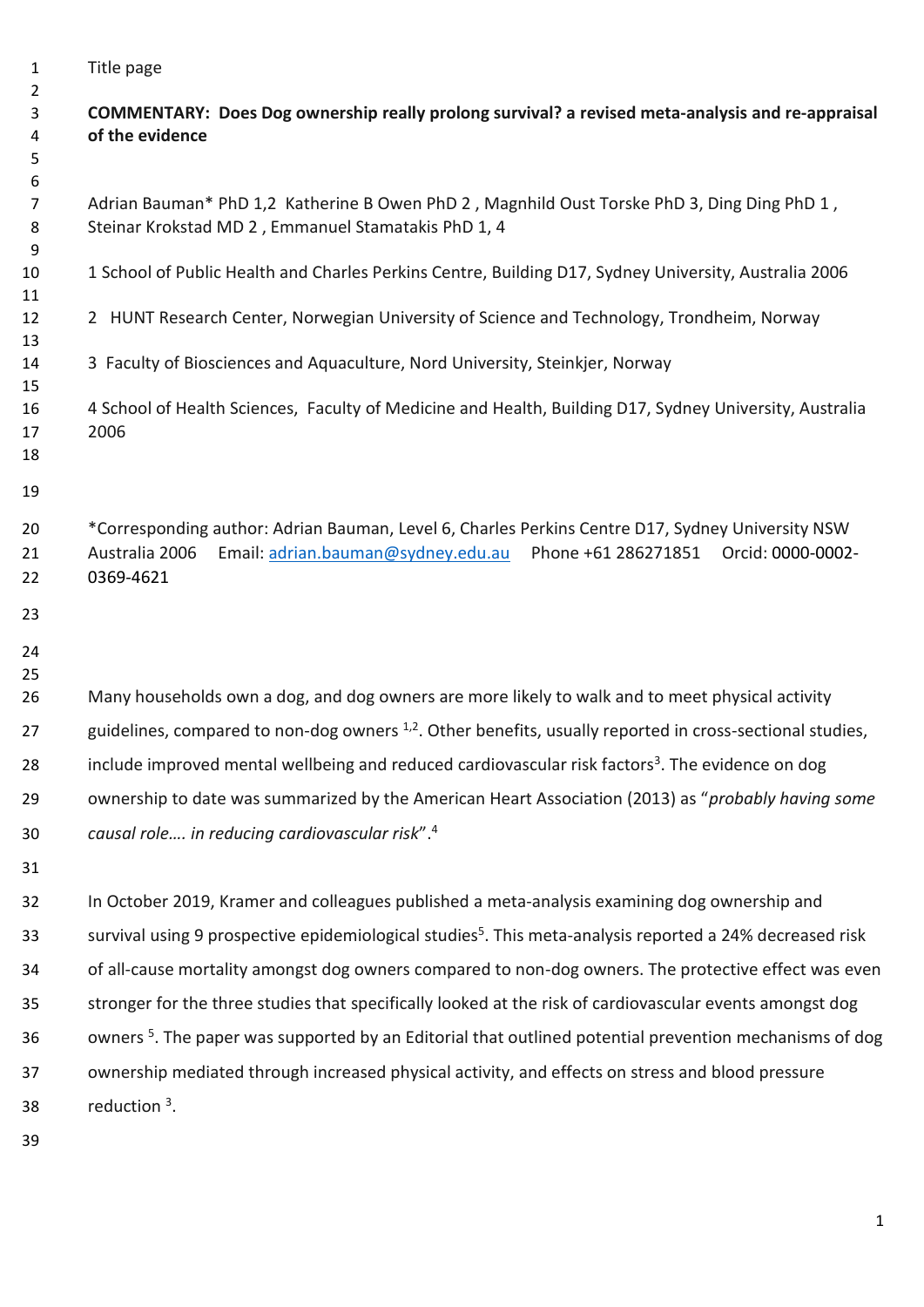The authors calculated the ratio of deaths to the population at risk in those exposed and unexposed to dog ownership. The study reported they could only conduct an analysis of pooled *unadjusted* rate ratios (second last paragraph, p7). The Cochrane Collaboration recommends that unadjusted and adjusted estimates both be reported in meta-analyses, as the latter adjusts for important known confounders, and may produce different (risk) estimates, compared to unadjusted meta analyses  $6,7$ . We initially focused attention on the six population studies with estimates of all-cause mortality risk in the Kramer 46 . paper <sup>5</sup>. We calculated adjusted hazard ratios from these papers and re-did this meta-analysis to see if 47 the evidence on dog ownership and mortality remained consistent. We extracted estimates from the papers that adjusted for the maximum number of covariates available, as recommended by the Cochran 49 Collaboration <sup>6</sup> (see Supplementary Table S1). We chose the identical random effects meta-analysis 50 methods <sup>5</sup> namely the DerSimonian-Laird Method and the Cochran Q test and  $I^2$  values to assess heterogeneity between studies, and used the 'Metagen' package in 'R' (R Foundation for Statistical Computing, Vienna, Austria). Where possible, the hazard ratios (HR) were extracted rather than the risk ratio, as the HR accounts for not only the occurrence of an event, but also the timing of the event.

 We present our adjusted meta-analysis for all-cause mortality (Table 1 italics and Figure 1a) and 56 reproduce the original analysis (Figure 1b)<sup>5</sup>. Compared to the original analysis (unadjusted relative risk 0.76 (95%CI 0.67-0.86) we found a different picture using adjusted estimates (Figure 1a, four of the five 58 adjusted hazard ratios<sup>8-12</sup> showing a nonsignificant effect, and the only significant effect coming from 59 Mubanga<sup>13</sup>). Our adjusted pooled estimate from the six population-based studies was nonsignificant,  $E$ <sub>514</sub> (Effect size) of 0.95 (0.85-1.05). In our re-analysis, the three studies by Friedmann<sup>15-17</sup> in people with existing cardiovascular disease show that dog ownership remains significantly associated with survival (RR 0.39, 95%CI 0.20-0.77), but we note that no adjusted estimates were available. In contrast to the original meta-analysis which used the unadjusted relative risk (RR=0.49), we used the hazard ratio (HR=0.60). Overall, the adjusted RR for the association between dog ownership and survival based on all of these 9 papers combined was not significant (Figure 1a, RR=0.93 (0.83-1.03).

67 Further issues relate to the choice of fixed or random effects meta-analysis . Random effects models assume underlying true effect sizes vary across cohorts, due to participants from different populations with different levels potential confounders, such as physical activity levels or health status. For random effect models, studies of different sample sizes tend to have more similar weights. While in fixed effect models, studies were weighted in proportion to their sample sizes (see supplementary Table S1 for cohort sample sizes). In order to address this, we conducted six additional meta analyses on these data (Table 1). Pooled estimates in the fixed effects models were statistically significant but substantially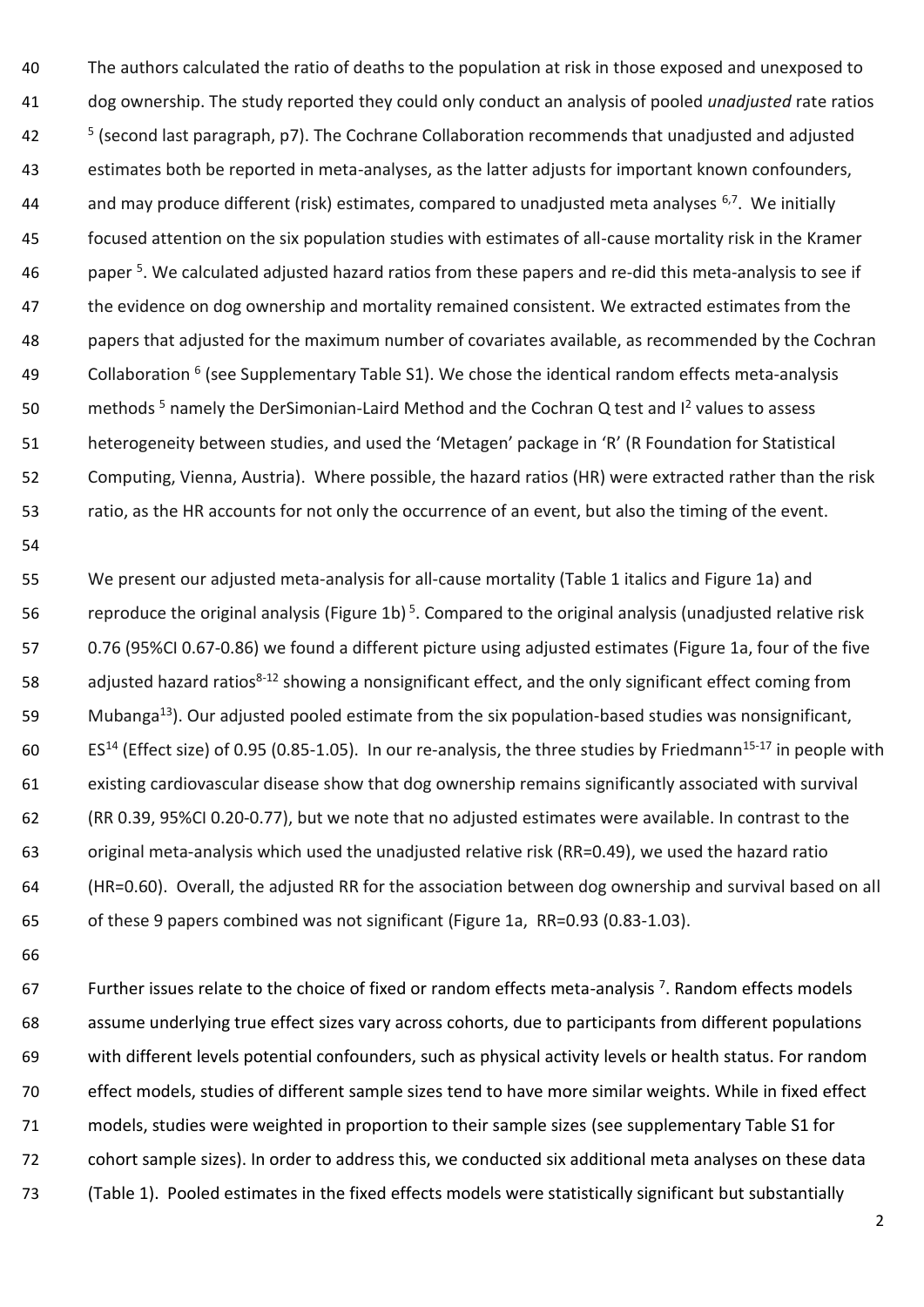influenced by the one very large Swedish study (which contributed 92% of all participants across all 75 population studies used here<sup>13</sup>) although the adjusted estimated attenuated the effect towards the null. Excluding this study showed further attenuation, which was still marginally significant only in the fixed 77 effects model (RR=0.96). In order to demonstrate the effect of the large single Swedish study,  $^{13}$  we hypothetically modelled if the results would change if in future, there were an additional 8 smaller new epidemiological studies, and the effects would persist as significant only in the fixed effects model (RR=0.88).

82 In summary, our initial conclusion was different to the significant 24% risk reduction reported in the 83 original meta-analysis <sup>5</sup>. Our adjusted meta-analysis found a statistically nonsignificant 7% risk reduction in the association between dog ownership and all-cause mortality. There is still a protective association 85 among those with pre-existing CVD, but this is limited to three small serial studies by the same author 86 with unadjusted estimates<sup>15-17</sup>. Overall, for all nine studies combined, the adjusted association remains non-significant. One major debate is around the choice of models and, given the undue weighting to the single Swedish study in fixed effects models, these associations remained protective; removing the Swedish study, or using random effects models attenuated or removed this association.

91 A more recent examination of pet ownership and CVD outcomes<sup>18</sup> showed a non-significant RR<sub>adj</sub> of 0.99 92 (0.91-1.08), and for all CVD, RR<sub>adj</sub> was 0.95 (0.84-1.07), Subgroup analyses did tend to suggest lowered CVD risk estimates among pet owners, but risks for myocardial infarction and stroke did not differ by pet 94 ownership<sup>18</sup>. For the three small, and possibly selected studies on people with cardiovascular disease<sup>15-17</sup> 95 the association remains significant although attenuated slightly by our revised HR estimate. The recent 96 analysis<sup>18</sup>, in combination with the original study findings<sup>5</sup> suggest there still may be some cardiovascular benefit associated with dog ownership, but the data do not support an overall benefit.

 The original conclusion of the Kramer paper provided positive evidence for dog ownership and achieved the second highest Altmetric research impact score ever for this journal (>2071; Altmetric.com, April 2020). However, including unadjusted estimates may over-estimate risk reduction benefits. It is important to adjust for confounders, as shown in the effects of dog ownership on health, as adjusted estimates attenuate or remove significant associations in these studies, resulting in a slightly more nuanced conclusion. Other methodological considerations are the limitations of pooling hazard ratios and relative risks together <sup>19</sup> and the issue that the covariates adjusted for were not identical across studies. These are methodological concerns for many meta-analyses and do not substantively affect the findings of this revised meta-analysis.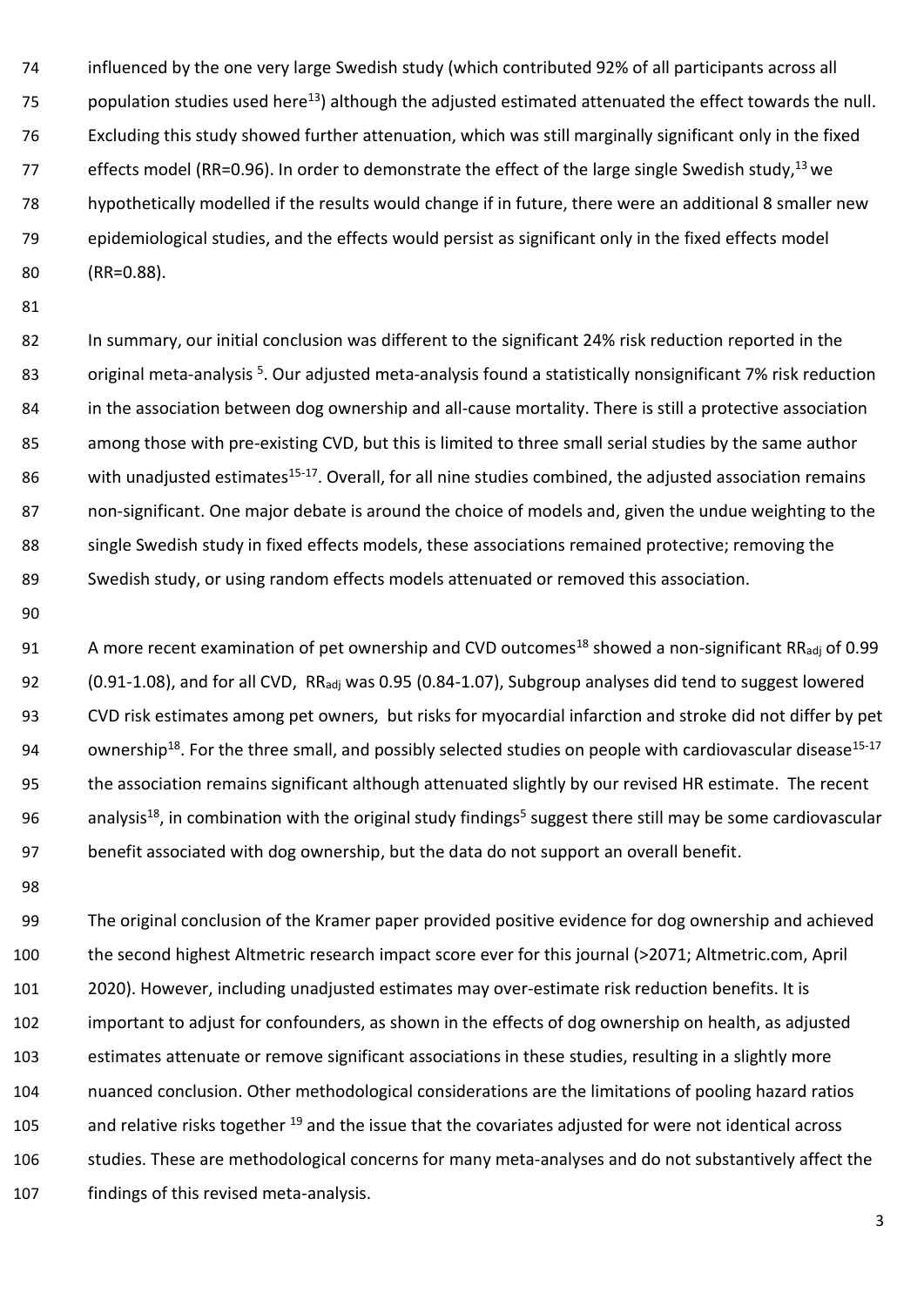It is likely that our nonsignificant finding may be closer to the "true" pooled estimate. However, we

- cannot be certain that our findings reflect a true absence of effects of dog ownership on health or
- whether they are due to methodological limitations in these studies (e.g. lack information about dog
- characteristics such as breed, age, caretaking/interactions with owners; influences of very large single
- studies; single measurement of dog ownership (exposure) with no consideration of ownership timeline,
- 114 and serial dog walking behaviour measures  $^{13}$ ). Further debate around the models used suggest that
- random effects are generally used, as they reduce the effects of undue weighting given to individual
- studies in fixed effects models <sup>7</sup>. Although positive effects of dog ownership are a 'hoped-for'
- conclusion, especially among dog owners, the original results should be treated with caution.
- Considering that large randomised controlled trials on dog ownership and long-term health
- 119 outcomes/survival are difficult to conduct<sup>20</sup>, further well-designed prospective cohort studies collecting
- comprehensive information are needed to better characterise the epidemiological evidence that dogs
- influence longevity, overall and cardiovascular health and wellbeing.
- 
- 

#### R**eferences**

- 1. Christian, HE., Westgarth C., Bauman A., Richards EA., Rhodes, RE., Evenson, KR., Mayer, JA., Thorpe, R J, Jr. Dog ownership and physical activity: a review of the evidence. *J Phys Act Health*, 2013:10(5), 750-759.
- 2. Westgarth, C., Christley, RM., Jewell, C., German, AJ., Boddy, LM., Christian, HE. Dog owners are more likely to meet physical activity guidelines than people without a dog: An investigation of the association between dog ownership and physical activity levels in a UK community. *Scientific reports*, 2019:9(1), 5704.
- 3. Kazi, DS. Who Is Rescuing Whom? Dog Ownership and Cardiovascular Health. *Circ Cardiovasc Qual Outcomes..*  2019;12:e005887.
- 4. Levine, GN., Allen, K., Braun, LT., Christian, HE., Friedmann, E., Taubert, KA., Thomas SA, Wells D, Lange, RA. Pet ownership and cardiovascular risk: A scientific statement from the American Heart Association. *Circulation*, 2013:127(23), 2353-2363.
- 5. Kramer, CK., Mehmood, S., Suen, RS.. Dog Ownership and Survival: A Systematic Review and Meta-Analysis. *Circ Cardiovasc Qual Outcomes*, 2019:12(10), e005554. doi: 10.1161/CIRCOUTCOMES.119.005554
- 6. Higgins JPT, Green S (editors). Cochrane Handbook for Systematic Reviews of Interventions Version 5.1.0. The Cochrane Collaboration, updated 2011. www.handbook.cochrane.org. Combining studies: [https://handbook-](https://handbook-5-1.cochrane.org/chapter_13/13_6_2_2_combining_studies.htm)[5-1.cochrane.org/chapter\\_13/13\\_6\\_2\\_2\\_combining\\_studies.htm](https://handbook-5-1.cochrane.org/chapter_13/13_6_2_2_combining_studies.htm)
- 7. Owen KB, Torske M, Bauman A. Dog Ownership and Survival: Methodological issues in meta-analysis Letter to the Editor. 2020; *Circ Cardiovasc Qual Outcomes* [this issue].
- 8. Gillum RF, Obisesan TO. Living with companion animals, physical activity and mortality in a U.S. national cohort. *Int J Environ Res Public Health*. 2010;7:2452–2459. doi: 10.3390/ijerph7062452
- 9. Chowdhury EK, Nelson MR, Jennings GL, Wing LM, Reid CM; ANBP2 Management Committee. Pet ownership and survival in the elderly hypertensive population. *J Hypertens*. 2017;35:769–775. doi: 10.1097/HJH.0000000000001214
- 10. Torske MO, Krokstad S, Stamatakis E, Bauman A. Dog ownership and all cause mortality in a population cohort in Norway: the HUNT Study. *PLoS One*. 2017;12:e0179832. doi: 10.1371/journal.pone.0179832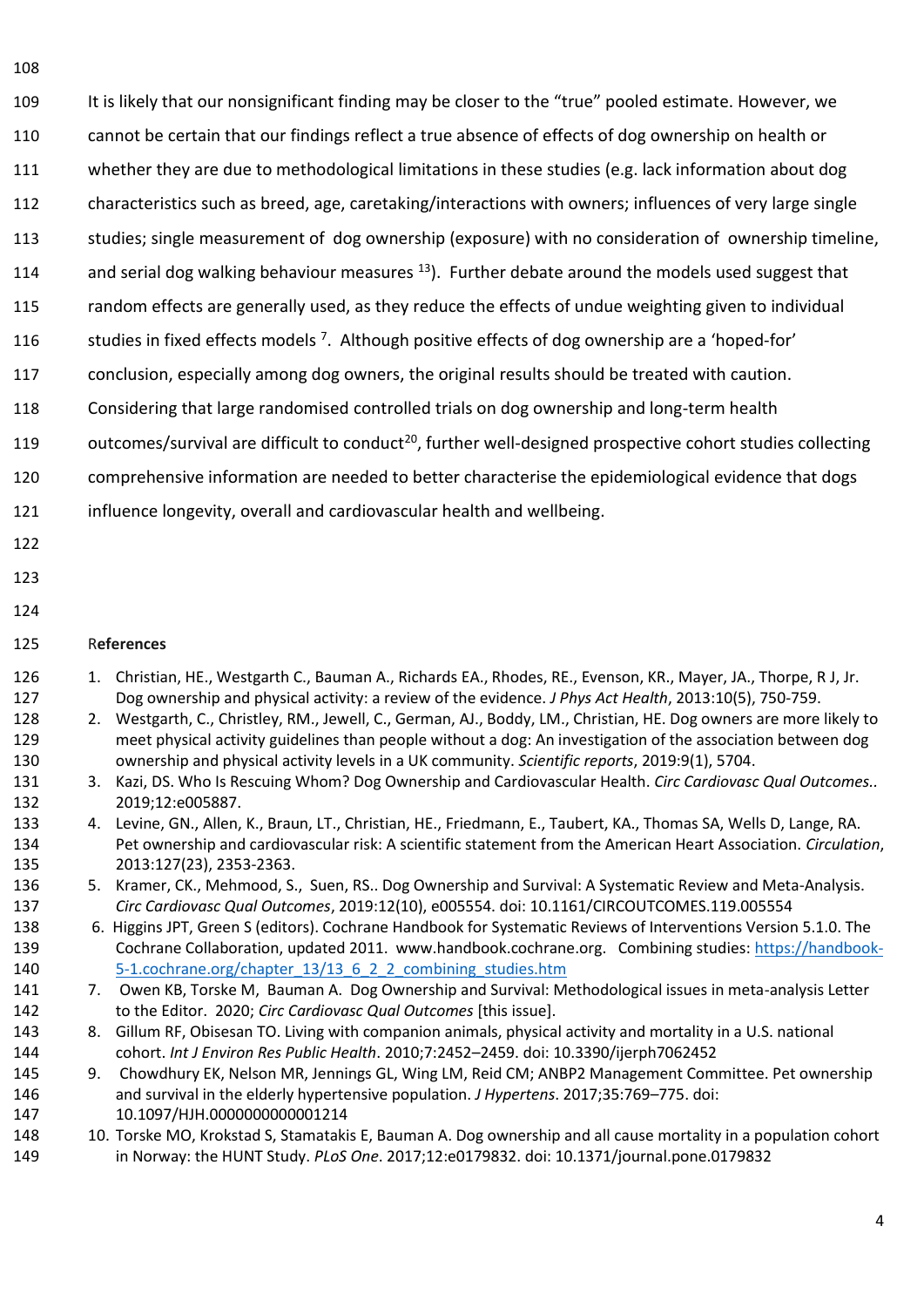- 11. Ding, D., Bauman, A. E., Sherrington, C., McGreevy, P. D., Edwards, K. M., & Stamatakis, E. Dog Ownership and Mortality in England: A Pooled Analysis of Six Population-based Cohorts. *American Journal of Preventive Medicine*, 2018:54(2), 289-293.
- 12. Sørensen IK, Bidstrup PE, Rod NH, Rühling T, Johansen C. Is dog ownership associated with mortality? A nationwide registry study. *Eur J Public Health*. 2018;28:1169–1171
- 13. Mubanga, M., Byberg, L., Nowak, C., Egenvall, A., Magnusson, PK., Ingelsson, E., Fall, T. Dog ownership and the risk of cardiovascular disease and death–a nationwide cohort study. *Scientific reports*, 2017:7(1), 15821
- 14. Farvid MS, Ding M, Pan A, Sun Q, Chiuve SE, Steffen LM, Willett WC, Hu FB. Dietary linoleic acid and risk of coronary heart disease: a systematic review and meta-analysis of prospective cohort studies. *Circulation*. 2014;130(18):1568-78.
- 15. Friedmann, E., Katcher, AH., Lynch, JJ., Thomas, SA. Animal companions and one-year survival of patients after discharge from a coronary care unit. *Public Health Reports*, 1980:95(4), 307-312.
- 16. Friedmann, E., Thomas, SA. Pet ownership, social support, and one-year survival after acute myocardial infarction in the Cardiac Arrhythmia Suppression Trial (CAST). *American Journal of Cardiology*, 1995:76(17), 1213-1217.
- 17. Friedmann E, Thomas SA, Son H. Pets, depression and long term survival in community living patients following myocardial infarction. *Anthrozoos*.2011;24:273–285.
- 167 18. Yeh, TL., Lei, WT., Liu, SJ., & Chien, KL.. A modest protective association between pet ownership and cardiovascular diseases: A systematic review and meta-analysis. *Plos One*, 2019;14(5), e0216231. doi:10.1371/journal.pone.0216231
- 19. Sutradhar R, Austin PC. Relative rates not relative risks: addressing a widespread misinterpretation of hazard ratios. *Annals of epidemiology*. 2018 1;28(1):54-7
- 20. Powell L, Edwards KM, McGreevy P, Bauman A, Podberscek A, Neilly B, Sherrington C, Stamatakis E. Companion dog acquisition and mental well-being: a community-based three-arm controlled study. *BMC public health* 2019; 19(1): 1428
- 

 **Contributions to the paper**: all authors contributed to the conceptualisation, design and interpretation of the paper; AB wrote the draft, all commented and redrafted parts of the manuscript. KO performed the revised meta-analyses

 **Conflicts of interest:** AB, ES, MOT, KO and SK declare that they have emotionally vested interests in the topic, as between them they are the devoted owners of five dogs, and MOT is a Veterinarian.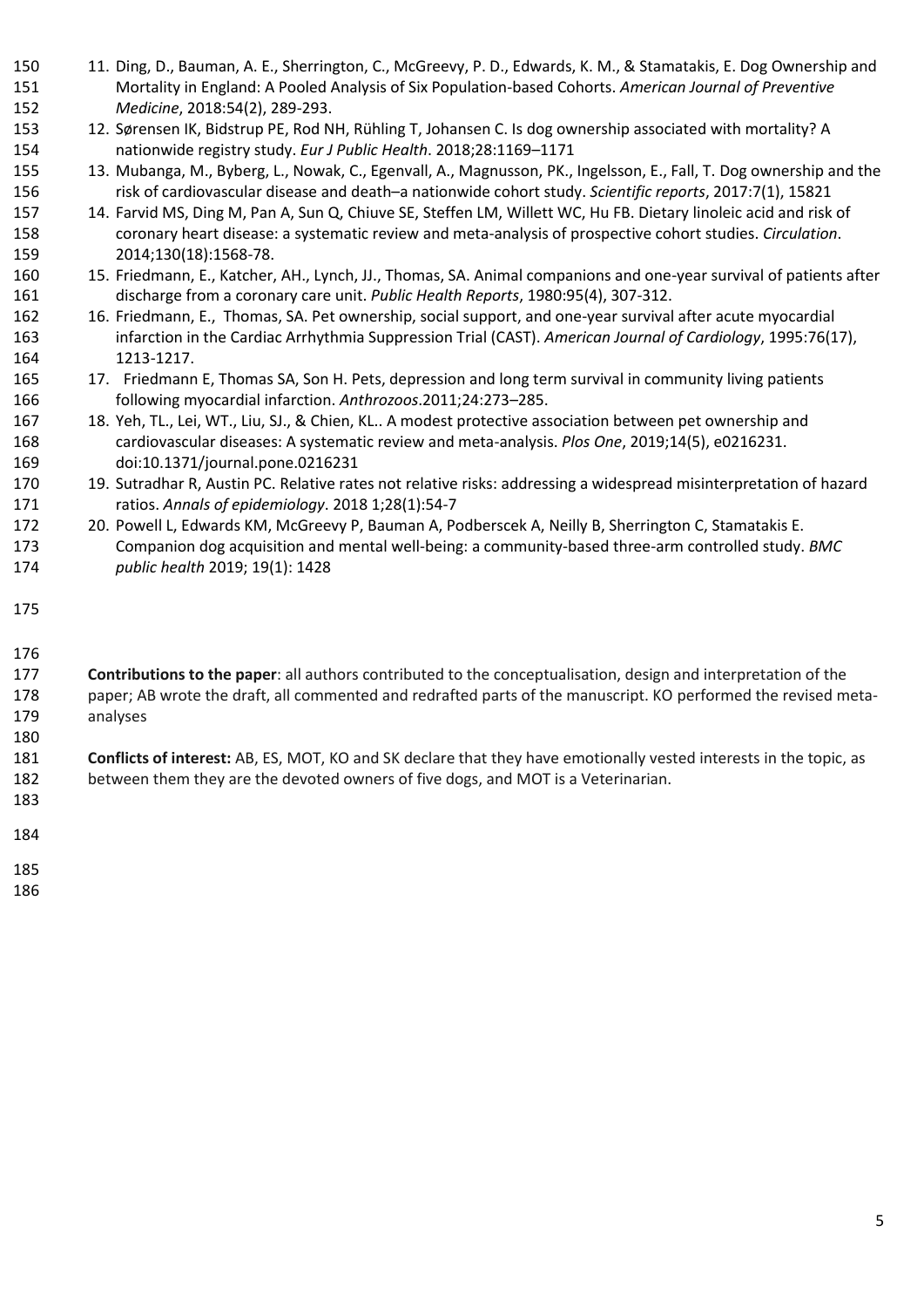187

### 188 **Table 1. Additional meta-analyses: effects of different methods and sensitivity analyses**

189

| <b>Model type</b> | Adjustment | <b>Studies included</b>      | Mubanga | <b>Pooled effect</b> |
|-------------------|------------|------------------------------|---------|----------------------|
|                   |            |                              | weight  |                      |
| Random effects    | Unadjusted | All                          | 17%     | 0.76(0.67, 0.86)     |
| Figure 1b         | (Kramer)   |                              |         |                      |
| Random effects    | Adjusted   | All                          | 19%     | 0.93(0.83, 1.03)     |
| Figure 1a         |            |                              |         |                      |
| Fixed effects     | Unadjusted | All                          | 82%     | 0.72(0.71, 0.73)     |
| Fixed effects     | Adjusted   | All                          | 63%     | 0.86(0.84, 0.87)     |
| Fixed effects     | Adjusted   | All except Mubanga (2017)    | 0%      | 0.96(0.93, 0.98)     |
| Random effects    | Adjusted   | All except Mubanga (2017     | 0%      | 0.97(0.90, 1.04)     |
| Fixed effects     | Adjusted   | All and an additional new 8  | 46%     | 0.88(0.87, 0.89)     |
|                   |            | hypothetical smaller studies |         |                      |
| Random effects    | Adjusted   | All and an additional new 8  | 11%     | 0.94(0.88, 1.01)     |
|                   |            | hypothetical smaller studies |         |                      |

190 Note the Mubanga 2017 study<sup>13</sup> had a sample size of 3,432,153 (+34,202 Twins)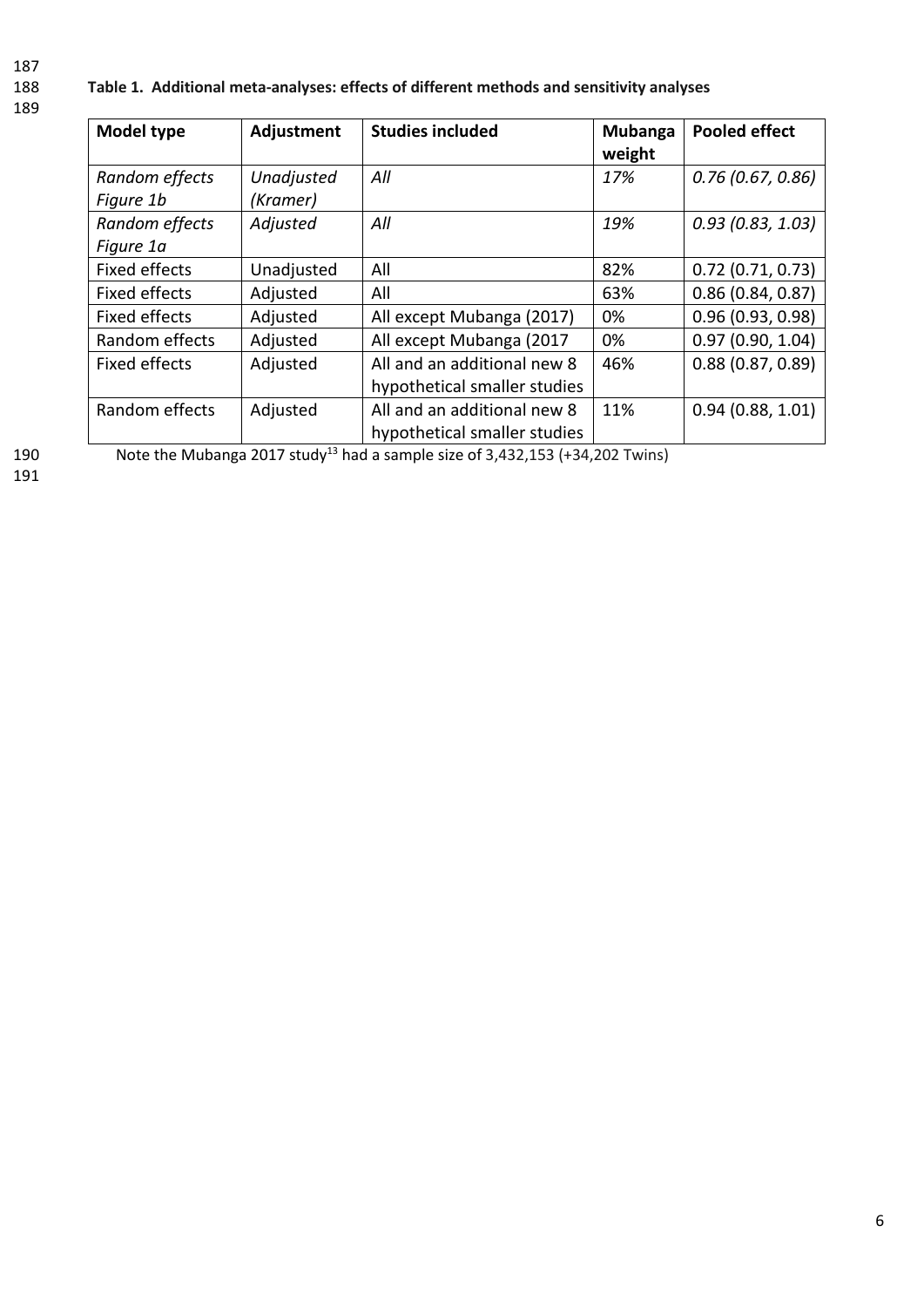

192<br>193 **Figure 1a Updated meta-analysis of the adjusted associations between dog ownership and the risk of all-cause mortality [showing adjusted ES: effect size <sup>14</sup>** ]



197<br>198

Figure 1b Original meta-analysis<sup>5</sup> of the association between dog ownership and the risk of all-cause **mortality** *(Figure re-drawn under CC BY-NC 4.0 license from Kramer et al. Circulation CVQO 2019;12;p5).*